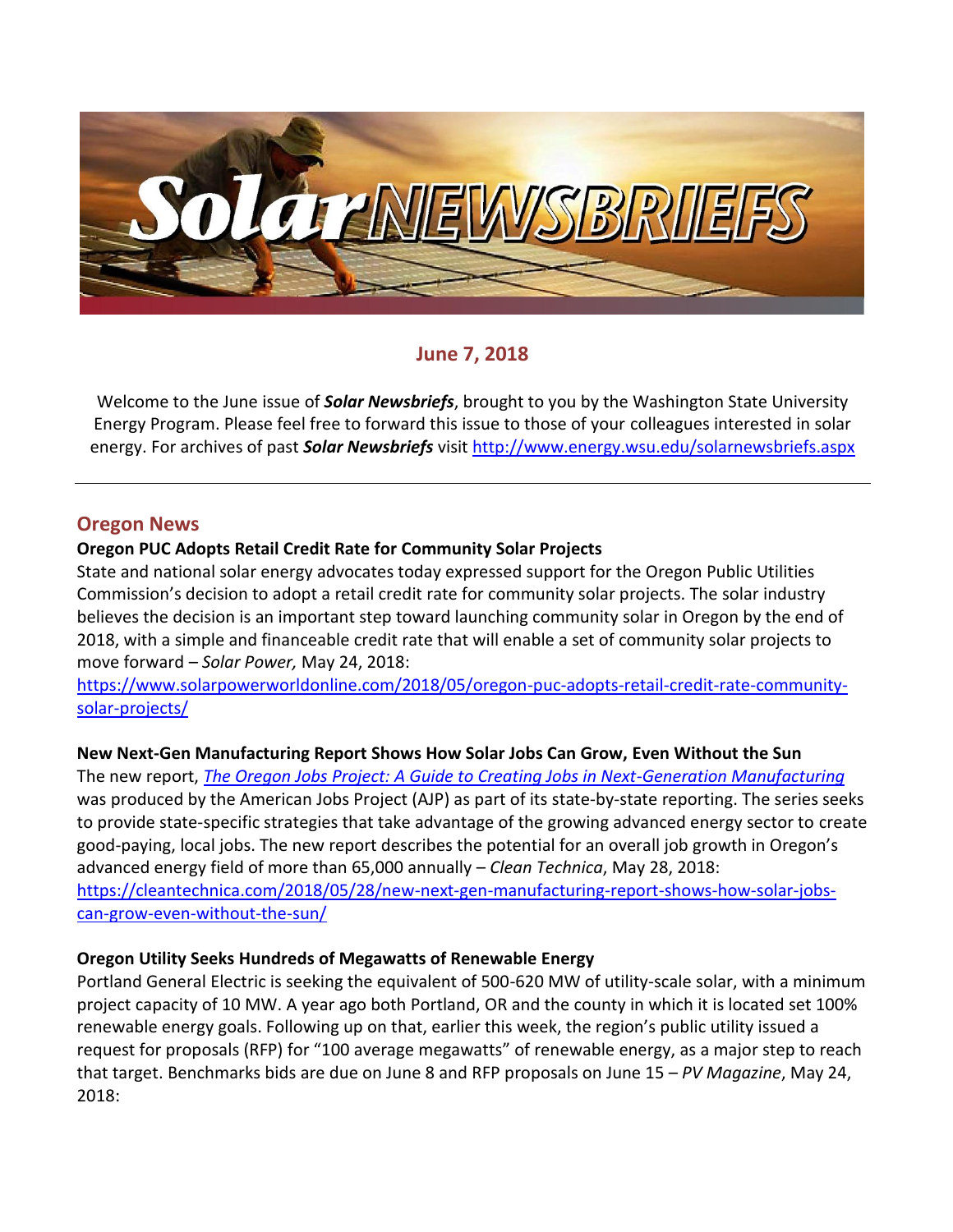[https://pv-magazine-usa.com/2018/05/24/oregon-utility-seeks-hundreds-of-megawatts-of-renewable](https://pv-magazine-usa.com/2018/05/24/oregon-utility-seeks-hundreds-of-megawatts-of-renewable-energy/)[energy/](https://pv-magazine-usa.com/2018/05/24/oregon-utility-seeks-hundreds-of-megawatts-of-renewable-energy/)

## **Washington News**

#### **Work Begins on 204-Acre Solar Farm in Washington**

When Strata Solar decided to build a solar farm in Washington, they looked for one of the sunniest spots in the state. They found it near Lind, a small town in eastern Washington. The company and Avista Utilities broke ground on the 204-acre Adams County Neilson Road Solar Farm May 24. The project is touted as the largest solar plant in the state – *Capital Press*, May 25, 2018: <http://www.capitalpress.com/Energy/20180525/work-begins-on-204-acre-solar-farm-in-washington>

## **Northwest and Regional News**

## **Farmland Preservation Advocates, who Might Normally be Allies of Green Power, are trying to Block Solar Projects on High-Value Cropland**

In farm fields from the Willamette Valley to the Kittitas Valley and east to Idaho, energy developers want to plant a new crop: commercial solar arrays. But a surge in utility-scale solar farm applications is generating pushback. Farmland preservation advocates, who might normally be allies of green power, are trying to block solar projects on high-value cropland – See *Oregon Public Radio*, May 15, 2018: [https://www.opb.org/news/article/npr-commercial-solar-arrays-on-farmland-cropping-up](https://www.opb.org/news/article/npr-commercial-solar-arrays-on-farmland-cropping-up-bountifullyand-stirring-opposition/)[bountifullyand-stirring-opposition/#](https://www.opb.org/news/article/npr-commercial-solar-arrays-on-farmland-cropping-up-bountifullyand-stirring-opposition/)

#### **California Will Require Solar Power for New Homes**

Long a leader and trendsetter in its clean-energy goals, California took a giant step on Wednesday, becoming the first state to require all new homes to have solar power. The new requirement, to take effect in two years, brings solar power into the mainstream in a way it has never been until now. For more information see Ivan Penn's article in the *New York Times*, May 9, 2018 – <https://www.nytimes.com/2018/05/09/business/energy-environment/california-solar-power.html>

## **Resiliency**

## **How Solar Emergency Microgrids Provide Resilience to Vulnerable Communities**

Microgrids have become crucial to the rebuilding effort in Puerto Rico in the six months since Hurricane Maria. The situation there provides a unique illustration of the importance of microgrids with solar+storage – *PV Magazine*, May 21, 2018:

[https://pv-magazine-usa.com/2018/05/21/how-solar-emergency-microgrids-provide-resilience-to](https://pv-magazine-usa.com/2018/05/21/how-solar-emergency-microgrids-provide-resilience-to-vulnerable-communities/)[vulnerable-communities/](https://pv-magazine-usa.com/2018/05/21/how-solar-emergency-microgrids-provide-resilience-to-vulnerable-communities/)

## **Solar Jobs**

## **Jobs in the Energy Sector Continue to Grow with WA State Leading the Way**

On Wednesday, Washington senator Maria Cantwell revealed the results of a new report, the 2018 U.S. [Energy and Employment Report,](https://www.usenergyjobs.org/) that found the energy sector employed 6.5 million Americans in 2017, up 133,000 jobs from the prior year. "We know that the energy sector, the third largest [industry] in the U.S., is continuing to grow. We know that there are ever increasing technologies that are related to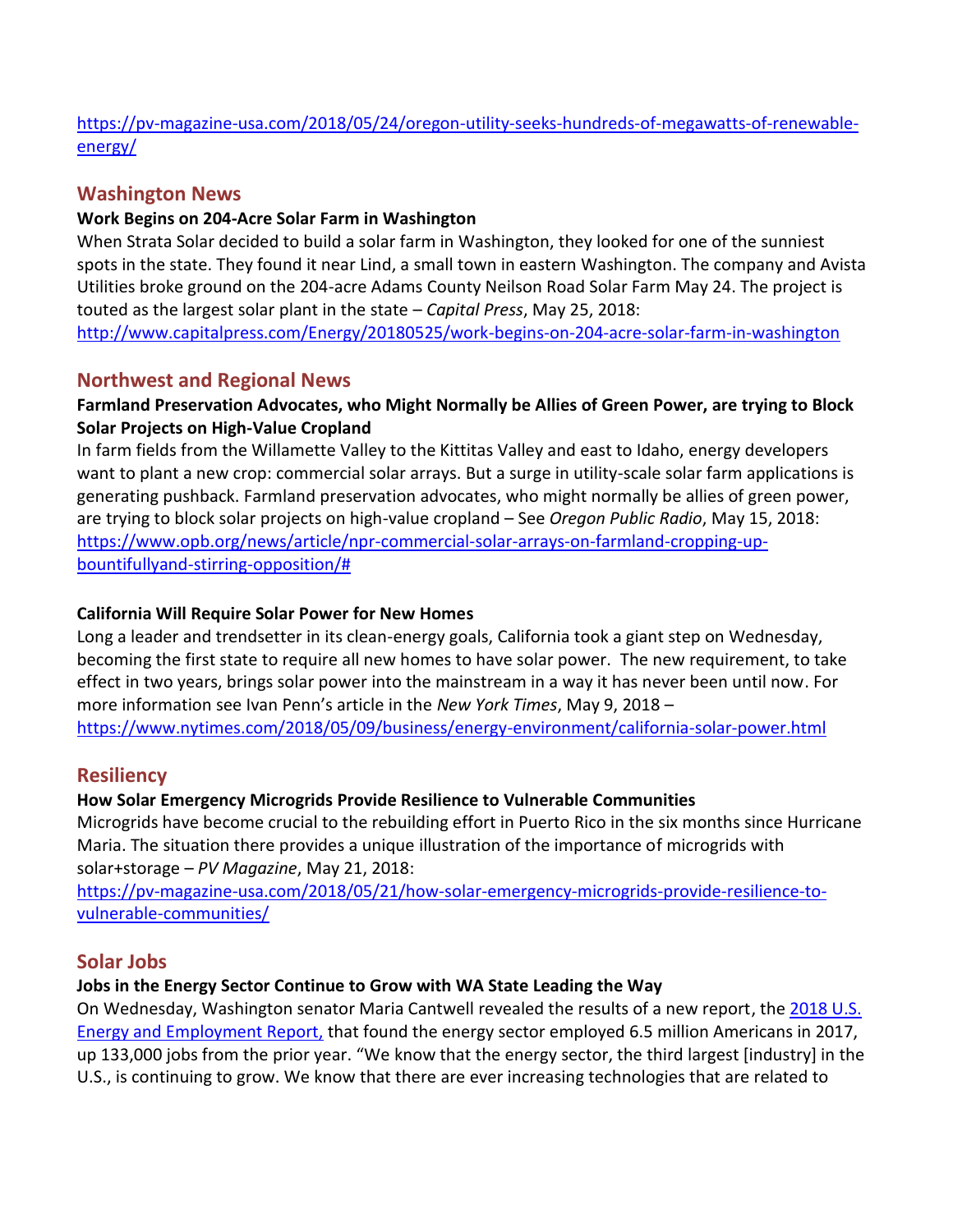renewables and energy efficiency that make our cars, our homes, our buildings and even us smarter, and help drive down costs for consumers and businesses," – Read more at *KXLY.com*, May 16, 2018: [https://www.kxly.com/news/jobs-in-the-energy-sector-continue-to-grow-with-wa-state-leading-the](https://www.kxly.com/news/jobs-in-the-energy-sector-continue-to-grow-with-wa-state-leading-the-way/742644838)[way/742644838](https://www.kxly.com/news/jobs-in-the-energy-sector-continue-to-grow-with-wa-state-leading-the-way/742644838)

#### **Up, Down Or Sideways: Where Will U.S. Solar Jobs Head Next?**

The immediate impact of President Trump's new solar tariff is unclear, but evidence is mounting that solar jobs will continue to increase. That's not necessarily good news for solar job seekers in the manufacturing sector, though. The whole point of the tariff was to increase U.S. manufacturing, but solar companies have been slow to announce plans to open new factories in the U.S. – *TriplePundit*, May 31, 2018:

<https://www.triplepundit.com/2018/05/sideways-will-u-s-solar-jobs-head-next/>

# **Solar Equipment and Supplies**

#### **How to Assess New Solar Technologies**

Which is a better deal: an established, off-the-shelf type of solar panel or a cutting-edge type that delivers more power for a given area but costs more? It turns out that's far from a simple question, but a team of researchers at MIT and elsewhere has come up with a way to figure out the best option for a given location and type of installation – *MIT News*, April 30, 2018:

<http://news.mit.edu/2018/analysis-when-where-solar-panels-economic-install-0430>

#### **[The Benefits of Adhesive-Mounted Solar](http://www.solarnovus.com/the-benefits-of-adhesive-mounted-solar_N11548.html)**

Attaching solar photovoltaic (PV) panels to roofs with high-performance adhesives instead of complex racking systems can not only substantially reduce the cost and complexity of installing solar – it can keep buildings cooler and reduce air conditioning expenses in the summer as well – *SolarNovus Today*, June 1, 2018:

[http://www.solarnovus.com/the-benefits-of-adhesive-mounted-solar\\_N11548.html](http://www.solarnovus.com/the-benefits-of-adhesive-mounted-solar_N11548.html)

## **New Reports**

## **Thinking Creatively About Residential Solar PV System Optimization: The Solar Plus Approach**

Grid-tied residential solar photovoltaic (PV) systems reduce customer grid electricity costs. In most major PV markets, customers are also compensated for PV output exported to the grid. Researchers at the [U.S. National Renewable Energy Laboratory](https://www.nrel.gov/) (NREL) are exploring ways to increase the value of PV through integration with devices that increase self-use. Read summary here in *Science Trends*: [https://sciencetrends.com/thinking-creatively-about-residential-solar-pv-system-optimization-the](https://sciencetrends.com/thinking-creatively-about-residential-solar-pv-system-optimization-the-solar-plus-approach/)[solar-plus-approach/](https://sciencetrends.com/thinking-creatively-about-residential-solar-pv-system-optimization-the-solar-plus-approach/) and connect to the fuller in-depth article in *Applied Energy* here: <https://www.sciencedirect.com/science/article/pii/S0306261917318421>

## **[GRID Alternatives and Vote Solar Release 2018 Low-Income Solar Policy Guide](http://www.solarnovus.com/grid-alternatives-and-vote-solar-release-2018-low-income-solar-policy-guide_N11543.html)**

National nonprofits GRID Alternatives and Vote Solar today announced the release of their updated [Low-Income Solar Policy Guide.](http://www.lowincomesolar.org/) First published in 2016, the guide is an online resource to help policymakers, utilities, and community leaders draw from proven strategies for expanding solar access that are being used in states and cities across the country – *Vote Solar*, May 30, 2018.